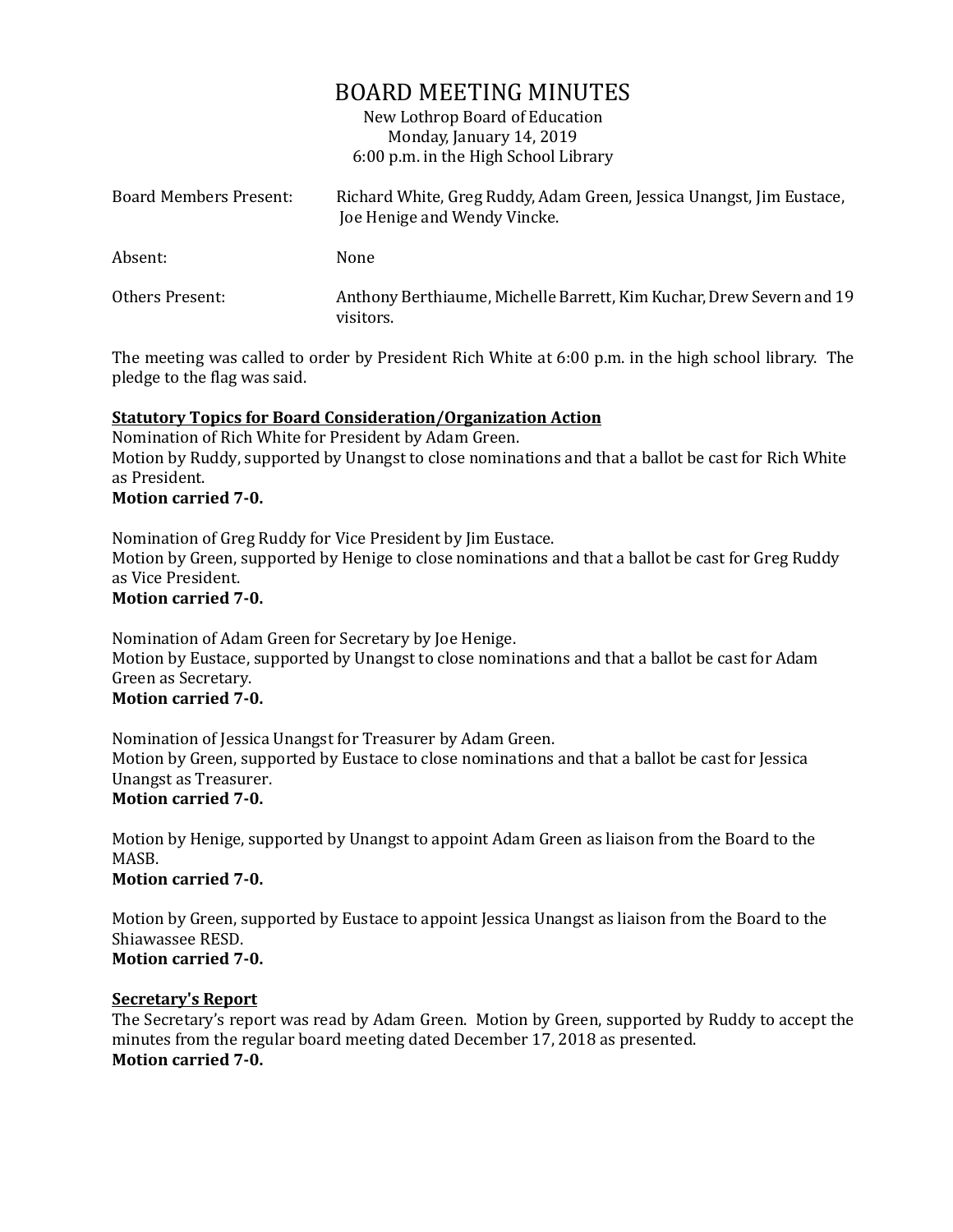# **Correspondence**

Rich White stated that board members received an email over the weekend and Greg Ruddy stated that he received a phone call.

## **Student Section**

The student observers for tonight were Sydney Pope and John Fras.

## **Staff Recognition**

*School Board Recognition* – January is School Board Recognition month. Dr. Berthiaume thanked the Board for their voluntary time and energy that they put into going to meetings, committee meetings and events. Each and every one of these board member's cares about the students of our district. On behalf of the students and community we appreciate all you do for our district. The High School and Elementary staff donated books to both libraries in honor of the 2019 school board members.

## **Presentations/Updates**

#### *Ellen Kasik, VFW Teacher of the Year*

Mrs. Kasik was recognized by the Board for her recent achievement of being chosen for the VFW's Teacher of the Year. Principal, Mrs. Barrett, recognized Mrs. Kasik as a top-notch, compassionate teacher who takes her role of developing responsible citizens and learners very seriously. Mrs. Kasik truly embraces the "lead by example" approach with her students.

#### **Board Discussion**

New Committee Assignments – President Rich White noted that each member received a list of the current committee assignments, if anyone wishes to be placed on a different committee you are to contact Rich and let him know. At the February board meeting we will have a complete listing of the committee assignments.

#### Sinking Fund discussion 5 or 10 year – Dr. Berthiaume

Dr. Berthiaume discussed with the Board if we should look to go for a five or 10 year Sinking Fund. Jacob Kulhanek of Christman Company explained the five versus the 10 year more in depth to the Board of Education. It was agreed upon that the district would move forward with a five year Sinking Fund.

## **Visitors**

#### *Brina Gross, parent*

Mrs. Gross handed a letter to Dr. Berthiaume from her attorney regarding an incident with a staff member. Mrs. Gross commented, how many students have to drop from a class before something is done.

#### *Kurt Lane, parent*

Mr. Lane expressed that he has talked to many parents regarding this teacher. A lot of them have said this staff member has tenure. Mr. Lane handed out some information on the Tenure Act that he had printed off from Thrun Law firm.

#### *Trent Wendling, parent*

Mr. Wendling expressed that he met with Dr. Berthiaume this past month and he had a conversation with him. At the very end Dr. Berthiaume expressed he wants to see this employee succeed. The principal commented to several individuals has been this employee is my "protégé." Administration is looking out for one person, not all the kids this is affecting. Mr. Wendling noted that he works in schools every day. He recently talked to the technology person in the building he's working at and learned that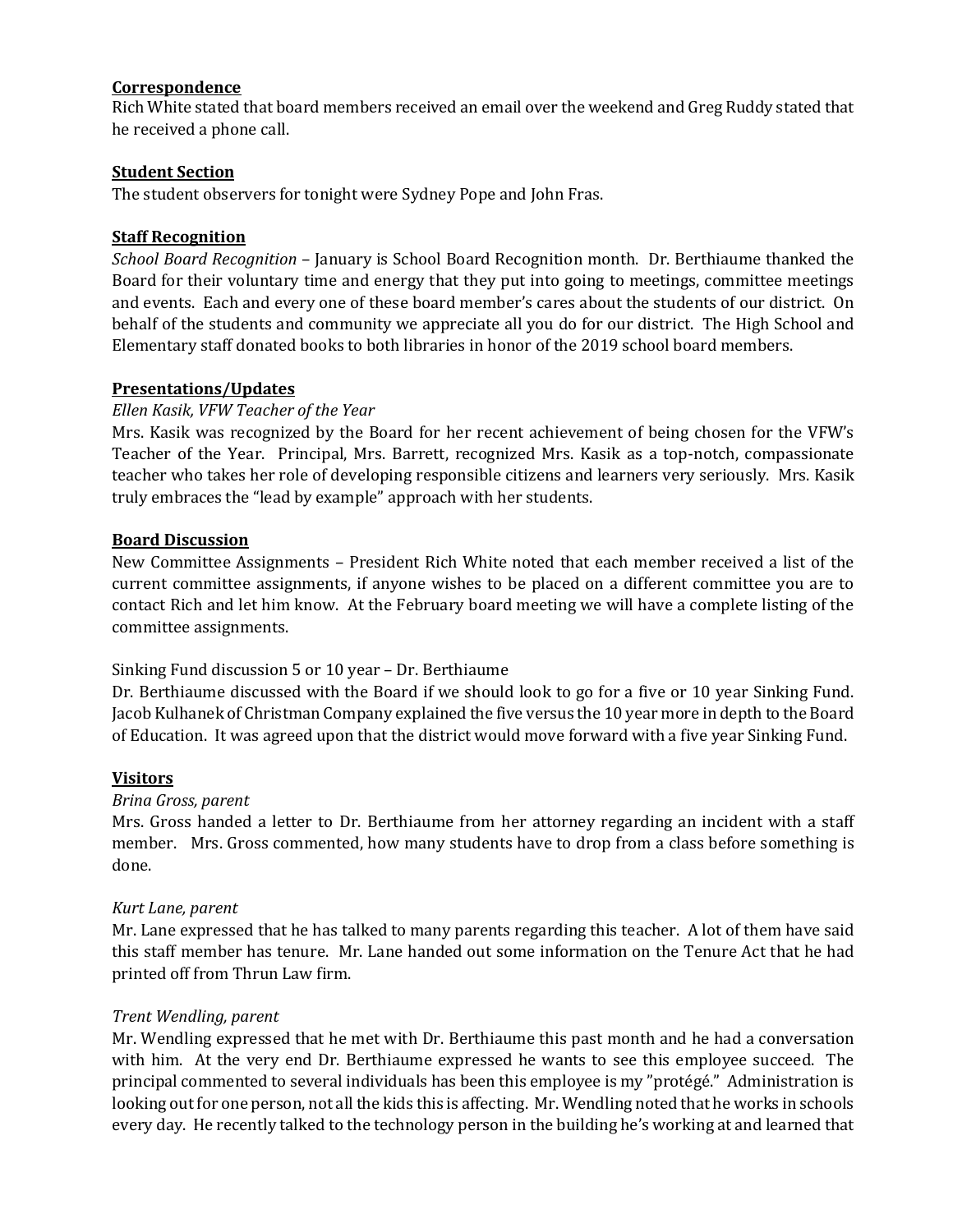the district has authority to place a camera outside the classroom door. He's hoping this could happen in our district as well. Students have said when someone comes in the classroom, everything changes. Maybe if eyes are on the employee this will straighten the matter out.

## *Leann Birchmeier, parent*

Mrs. Birchmeier expressed that she doesn't feel like we are getting anywhere with this, not the Board of Education, but with administration. She feels like this issue is getting swept under the rug. Mrs. Birchmeier said she is speaking on behalf of her daughter but she has lost all respect for administration, and she is sorry that she has to feel this way.

## *Dan Gross, parent*

Mr. Gross noted that he had a meeting with Dr. Berthiaume and went through the steps. The Board heard what we had to say, it's all about the kids and they don't want to go any further. Mr. Gross said he is a parent and will go far. He is a taxpayer like everyone else and his family pays a lot of taxes here. Taxpayer money going for a teacher that can't teach.

## *Trent Wendling, parent*

Mr. Wendling was told that an aide will be hired to go in the classroom., he would really like to see that persuaded. We should give kids the option to drop out of this class.

## *Amy Krupp, graduate*

Ms. Krupp stated that she is a reporter for a local newspaper and attends board meetings for several local districts. Ms. Krupp said she never seen anything like this before.

### **Financial Reports**

Jessica Unangst read the financial report and presented the following bills for payment: General fund, \$694,359.63; school service \$32,977.79; for a total of \$727,337.42. Motion by Green, supported by Eustace to approve the payment of bills. **Motion carried 7-0.**

The monthly financial report was read as follows: beginning balance, \$554,704.62; receipts, \$811,609.77; expenditures: \$727,337.42; for an ending balance of \$638,976.97. Motion by Henige, supported by Ruddy to accept the monthly financial report as submitted. **Motion carried 7-0.**

## **Action Items**

Motion by Unangst, supported by Green to approve the preliminary qualification of bonds application, as presented.

## **Motion carried 7-0.**

Motion by Unangst, supported by Green to approve the hire of Jen Kline, elementary playground/aide, effective January 7, 2019. **Motion carried 7-0.**

Motion by Green, supported by Ruddy to approve the purchase of a CTE trailer from Beck's Trailer Store at a cost not to exceed \$9,230.00 to be paid out of the CTE added cost funding for the 2018-2019 school year.

**Motion carried 7-0.**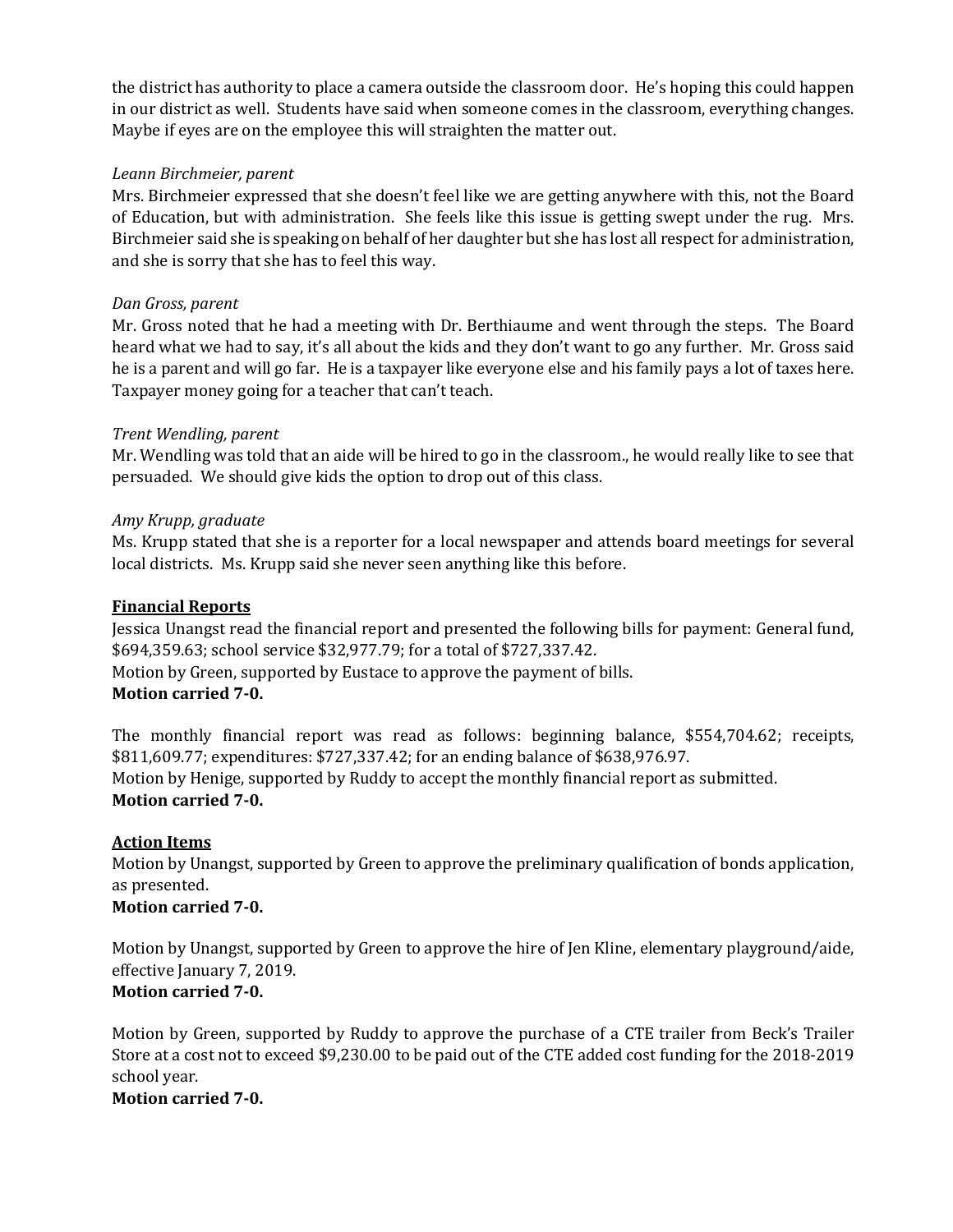Motion by Henige, supported by Unangst to approve the purchase of a Chromebook cart from Firefly Computers at a cost not to exceed \$799.20 and 30 Hewlett Packard Chromebooks from Sehi Computer at a cost not to exceed \$6,372.30 both to be paid out of the CTE added cost funding for the 2018-2019 school year.

## **Motion carried 7-0.**

Motion by Ruddy, supported by Green to approve the hire of Benjamin Almasy, Varsity Boys Baseball Coach as a contracted employee of PCMI for the 2018-2019 school year. **Motion carried 7-0.**

Motion by Unangst, supported by Eustace to approve the hire of Cody Clontz, J.V. Boys Baseball Coach as a contracted employee of PCMI for the 2018-2019 school year. **Motion carried 7-0.**

Motion by Henige, supported by Ruddy to approve the hire of Tom Birchmeier, Varsity Girls Softball Coach as a contracted employee of PCMI for the 2018-2019 school year. **Motion carried 7-0.**

Motion by Ruddy, supported by Henige to approve the hire of Beth Clark, J.V. Girls Softball Coach as a contracted employee of PCMI for the 2018-2019 school year. **Motion carried 7-0.**

Motion by Green, supported by Unangst to approve the hire of Tim Krupp, Girls Head Track Coach for the 2018-2019 school year.

#### **Motion carried 6-0. Vincke abstained.**

Motion by Unangst, supported by Green to approve the hire of Jamie Krupp, Boys Head Track Coach for the 2018-2019 school year. **Motion carried 6-0. Vincke abstained.**

Motion by Eustace, supported by Henige to approve the hire of Tim Howard, Track Assistant Coach for the 2018-2019 school year. **Motion carried 7-0.**

Motion by Unangst, supported by Ruddy to approve the hire of Nate Browning, Jr. High Track Coach for the 2018-2019 school year. **Motion carried 7-0.**

Motion by Green, supported by Eustace to approve the hire of Kia Robison, Jr. High Track Assistant Coach for the 2018-2019 school year.

## **Motion carried 6-0. Unangst abstained.**

Motion by Unangst, supported by Henige to approve the hire of Justin Skinner, 8th grade Boys Baseball Coach for the 2018-2019 school year. **Motion carried 7-0.**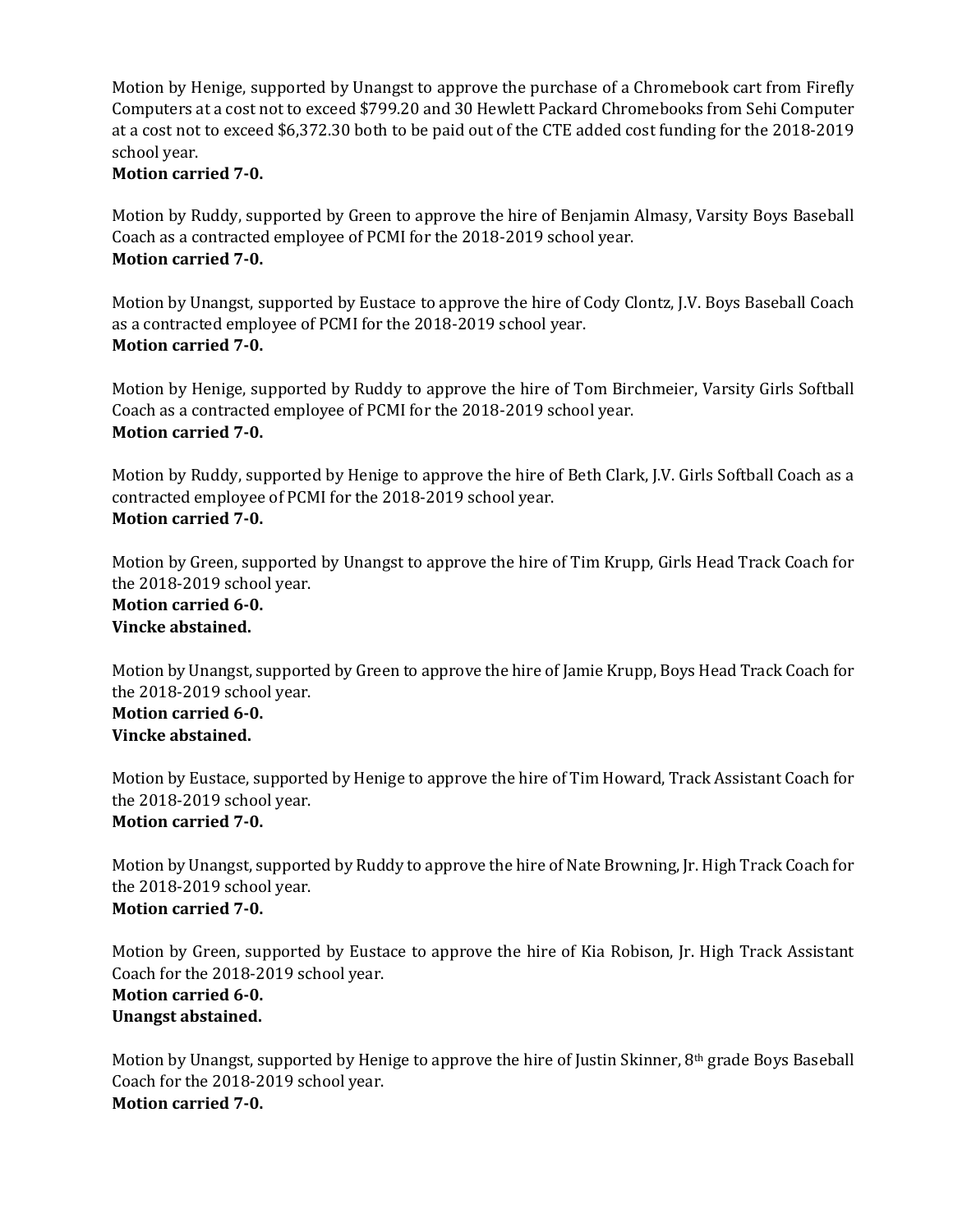Motion by Unangst, supported by Henige to approve the hire of Justin Price, 7<sup>th</sup> grade Boys Baseball Coach as a contracted employee of PCMI for the 2018-2019 school year. **Motion carried 7-0.**

Motion by Ruddy, supported by Green to approve the hire of Brianna Cervoni, 7th grade Girls Softball Coach for the 2018-2019 school year. **Motion carried 7-0.**

# **District Updates**

### *Athletics – Andrew Severn*

Mr. Severn reported that our varsity football team has some recent accolades: the football team was named1<sup>st</sup> team all-state for the 6<sup>th</sup> year in a row. Garrett Birchmeier was named to the first team academic All-State team (first one Coach Galvas has had in 10 years). Aidan Harrison and Jayson Tunstall have both signed letters of intent to play college football. Harrison will be playing at the University of Missouri and Tunstall at Lawrence Tech University. Jr. high boys' basketball begins their season this evening vs. Chesaning. We have acquired all the necessary sponsorship funding to complete the two projects for the baseball/softball scoreboard. The final rendition will be emailed by Slam Dunk Sports Marketing for approval. It is our hope to have it installed before the season starts. Mr. Severn also read aloud a reminder from MHSAA. Under the new Sports Specific Transfer Rule, a student who did not meet one of the 15 exceptions and transferred after the fourth Friday after Labor Day is not eligible next year in any sport he or she played this school year. Be sure and alert students and parents who are changing schools at the semester that they will not have eligibility next year in any sport they played this school year. They will be eligible in any sport not played this year (2018- 19). Under the new rule, when a student changes schools does not impact eligibility – it's what they played in the previous season. Be sure students and parents have correct information before they begin class. Mr. Severn noted that he will be placing this on our athletic website for students and parents to be informed of.

#### *Elementary – Michelle Barrett*

Mrs. Barrett mentioned that her and Ms. Kuchar have been working on a template for K-12 grade teachers to fill out in order to map out the ELA curriculum. This would break apart units, write down the standard that is being addressed, document essential understandings, essential questions and skills that are being targeted. I can statement, resources used in the lesson, how it's connected to writing, academic language, key words, grammar, and assessments. Mrs. Barrett shared that the elementary is hosting it's very first talent show on Friday, January  $25<sup>th</sup>$ . Lots of talents including: singing, dancing, rapping, and several musicians will perform that evening. The elementary will also start spotlight students showing Hornet Pride this month; with P standing for participation. The M-Step schedule is ready. Our goal was to make it as least disruptive as possible. We will begin the second week that we return from spring break. Mrs. Barrett also mentioned that Mrs. Henige organized a donation of books for Board of Education appreciation month; these books will be added to the elementary library.

#### *High School – Kim Kuchar*

Ms. Kuchar reported that the band and choir performed a wonderful Christmas concert right before Christmas break. On the last day before Christmas break the high school had a school-wide assembly. The high school is gearing up for exams this week, with a half day on Friday for records day. Mrs. Cyzmbor, Mr. Severn and Ms. Kuchar has been working on the master schedule. Monday, January  $21^{st}$ Professional Development day will consist of analyzing PSAT and planning for instructional practice, as well as curriculum mapping.

#### *District – Anthony Berthiaume*

Dr. Berthiaume mentioned that the School of Choice window is currently open. The district does perform background checks on these students before approving them to come into our district. Dr. Berthiaume will be meeting with union leadership and principals within the next few weeks to discuss the 2019-2020 school year calendar. Administration will be meeting with Amy Bauer from Christman